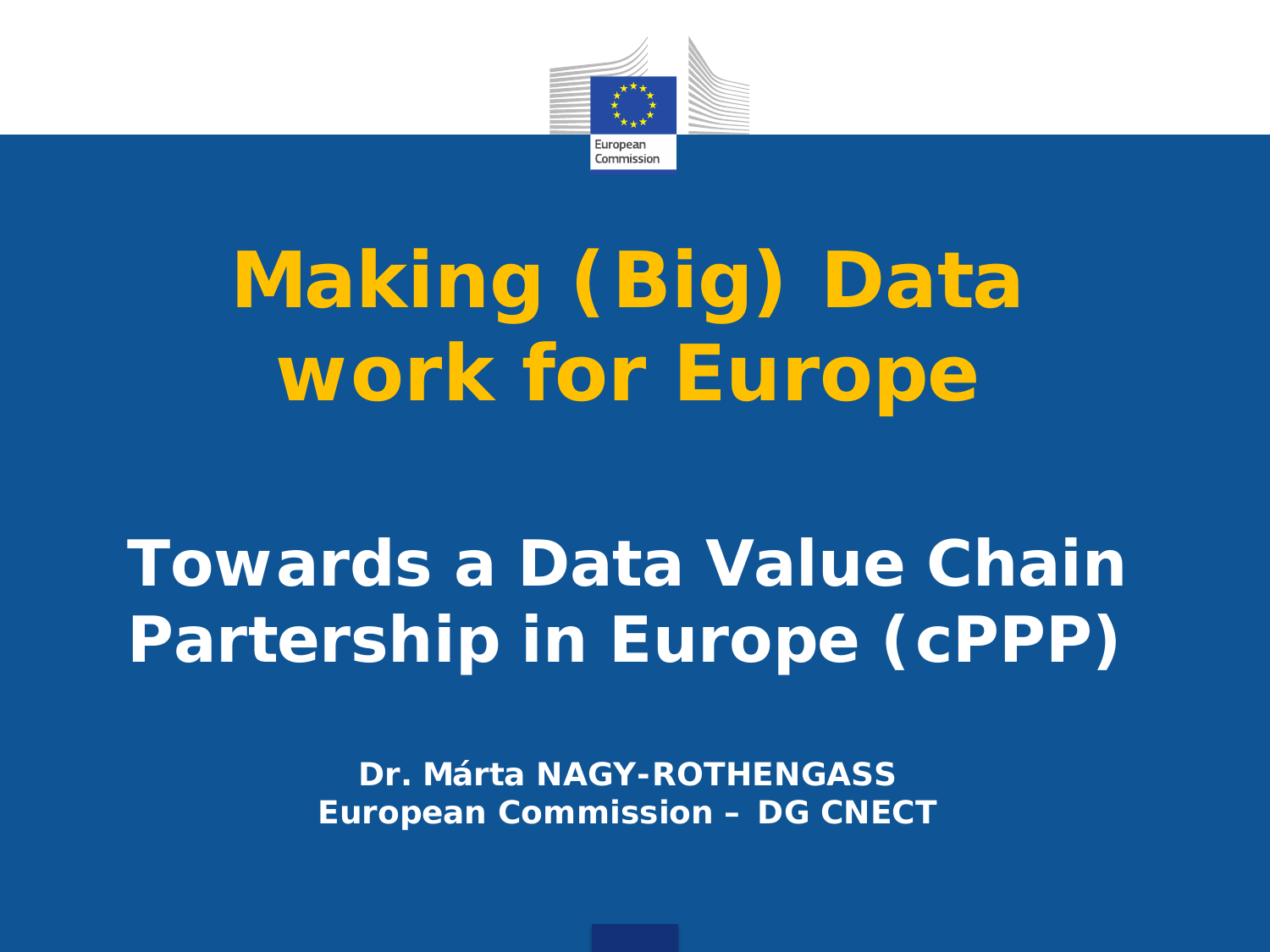

### **What do we mean by Big Data?**

**Big Data** means high-volume, high-velocity and high-variety information assets that demand increased technological capacity to be handled

**Big Data** can either be created by people or generated by machines/sensors (such as satellites, tablets, smartphones, GPSs, motion sensors, etc.)

**Big Data** can refer to geographical information, statistics, weather data, research data, transport data, energy consumption data, health data, etc.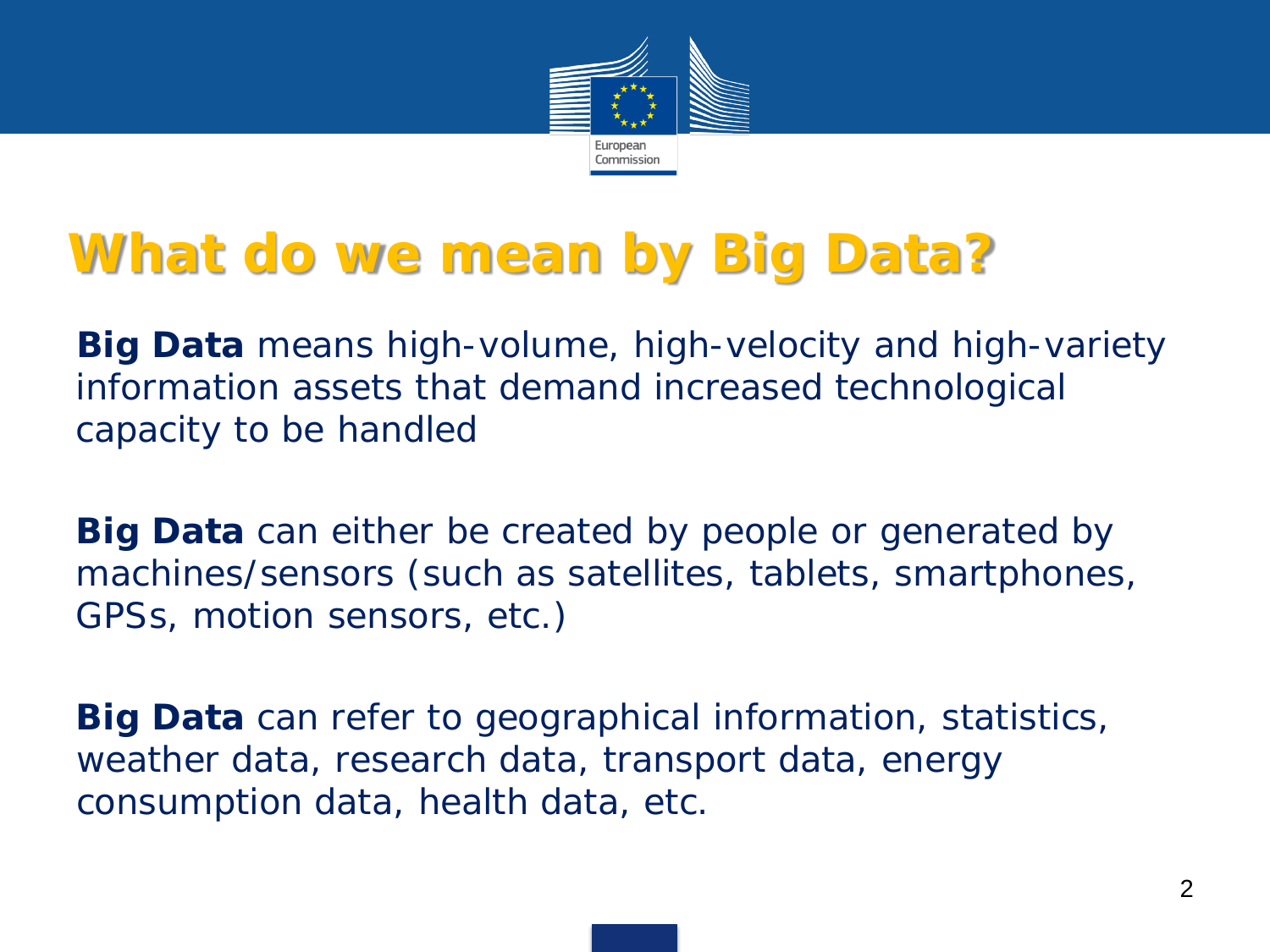

#### **Why is data important?**

• *Data is a social asset with an enormous economic value. The value of data as an economic asset has exponentially increased in the last decades.*

• Europe needs to develop a **sustainable data economy** by developing and supporting a functioning **data ecosystem.**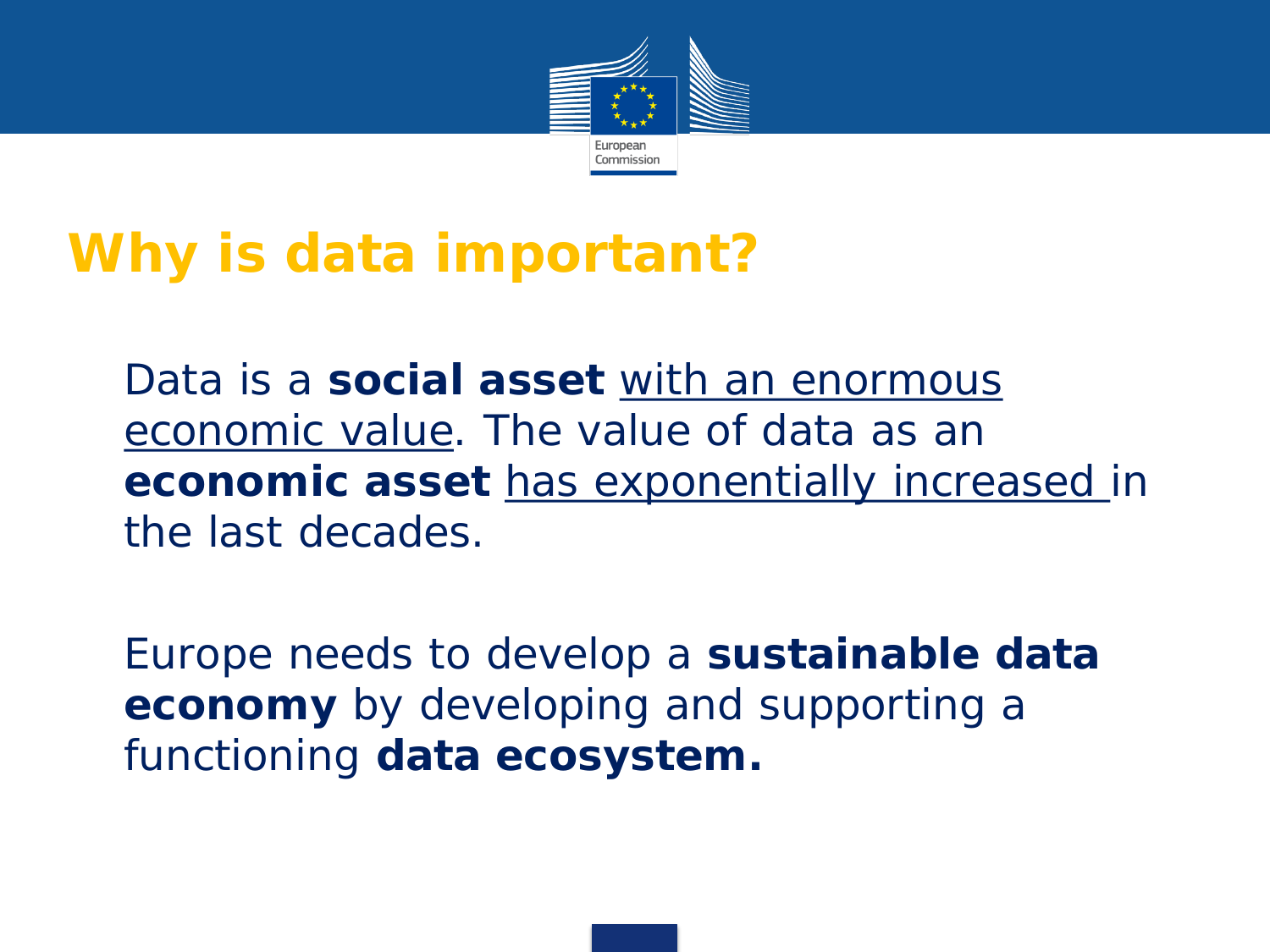

#### **Why is Big Data important?**

*Big Data is fuelling the growth of the knowledge economy*

improve research and speed up innovation

have a higher share for the EU in the global data market growing by 40% per year

Europe needs a **Big Data strategy** to benefit the whole economy and

increase by 5-6% the productivity of companies through databased decisionmaking

get more European companies in the **Big Data top 20** (now only 2)

better address societal challenges based on data analysis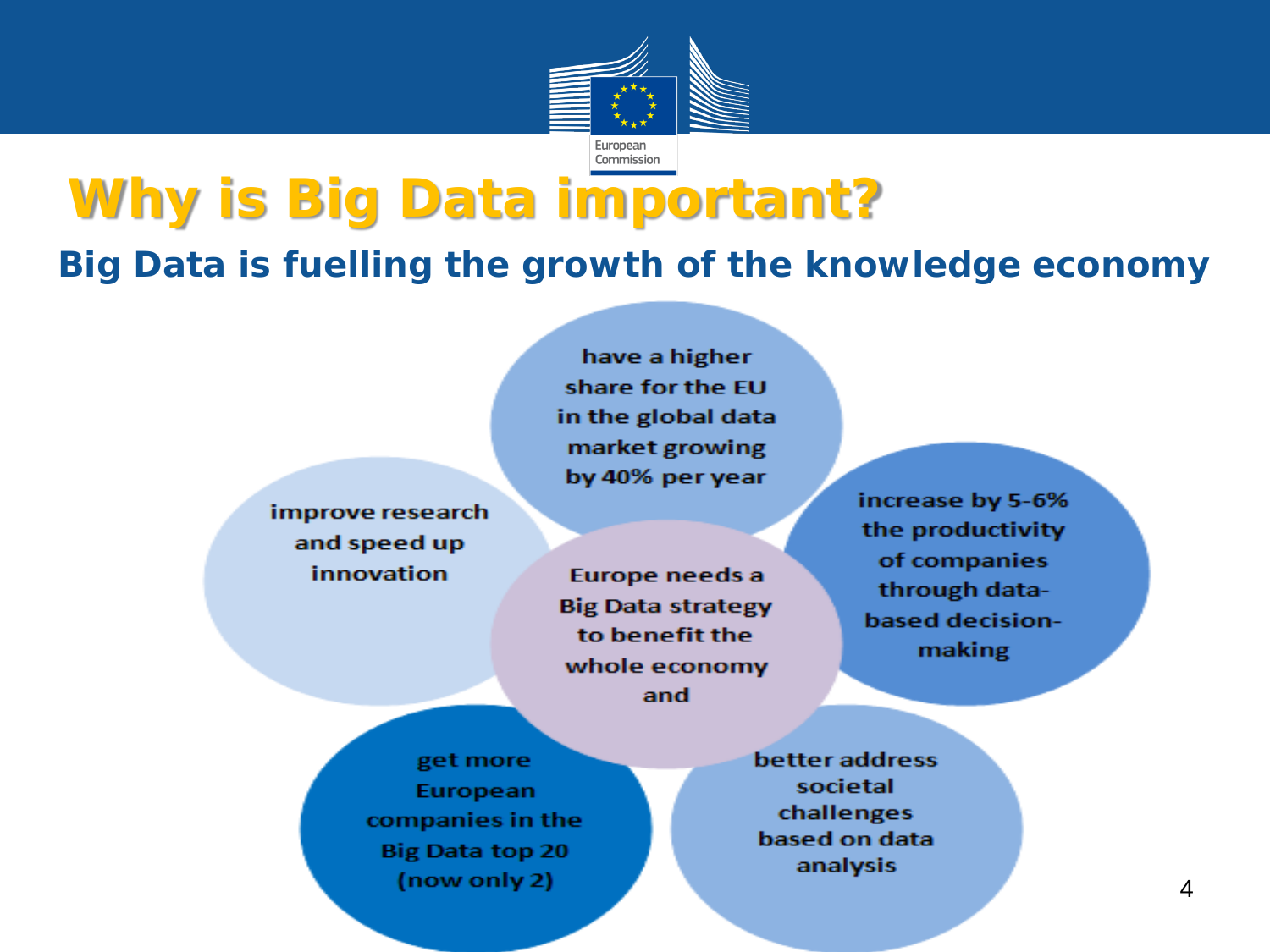

#### **Decision makers rely on countless heterogeneous complex ICT systems … Industry**

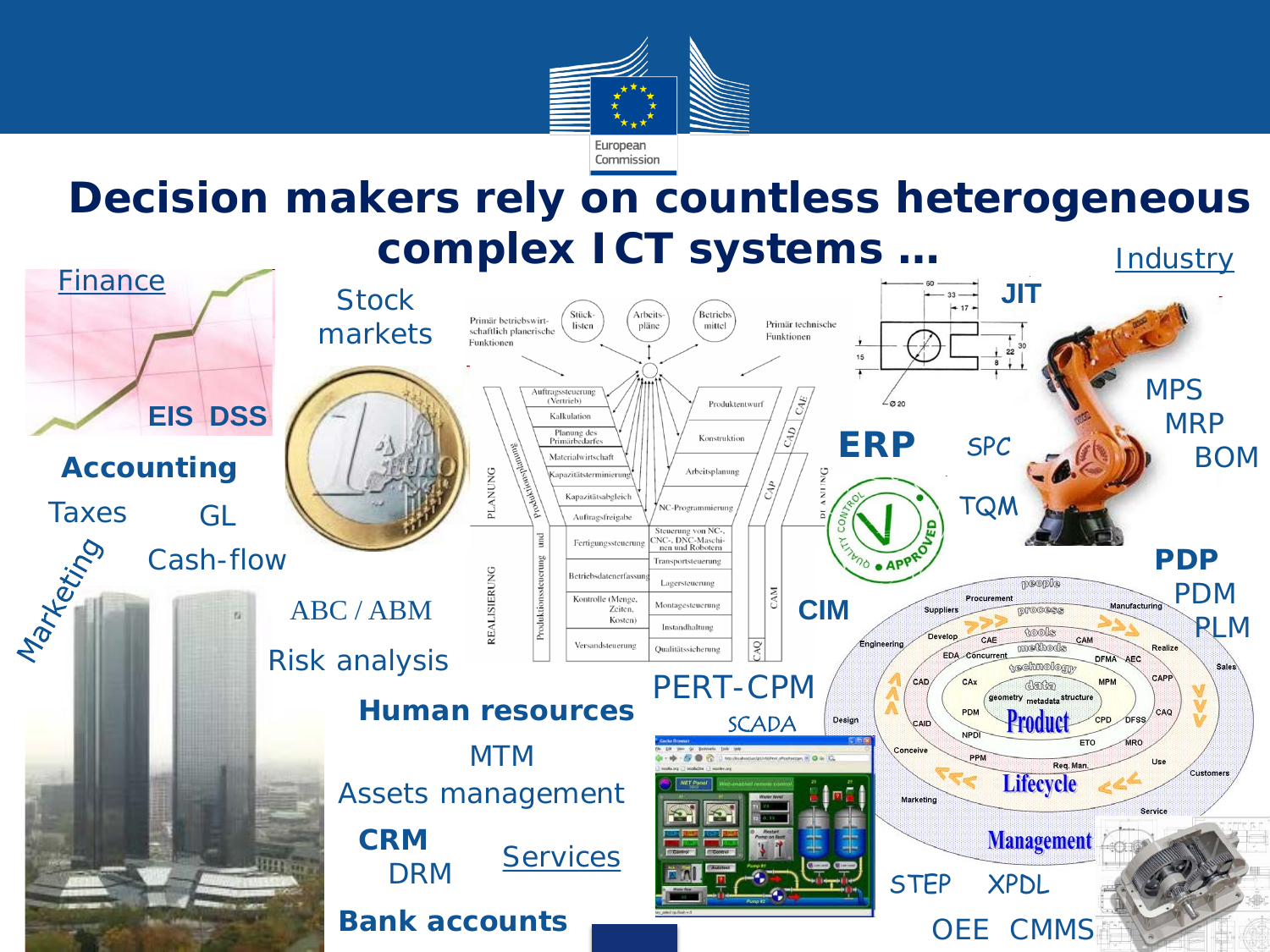

#### **… but structured information represents only a small fraction of the whole picture**



More than **85%** of all business **valuable information** exists in the form of e-mails, memos, notes from call-centres, news, user groups, chats, reports, web-pages, presentations, image-files, video-files, marketing material and news.

Source: Merrill Lynch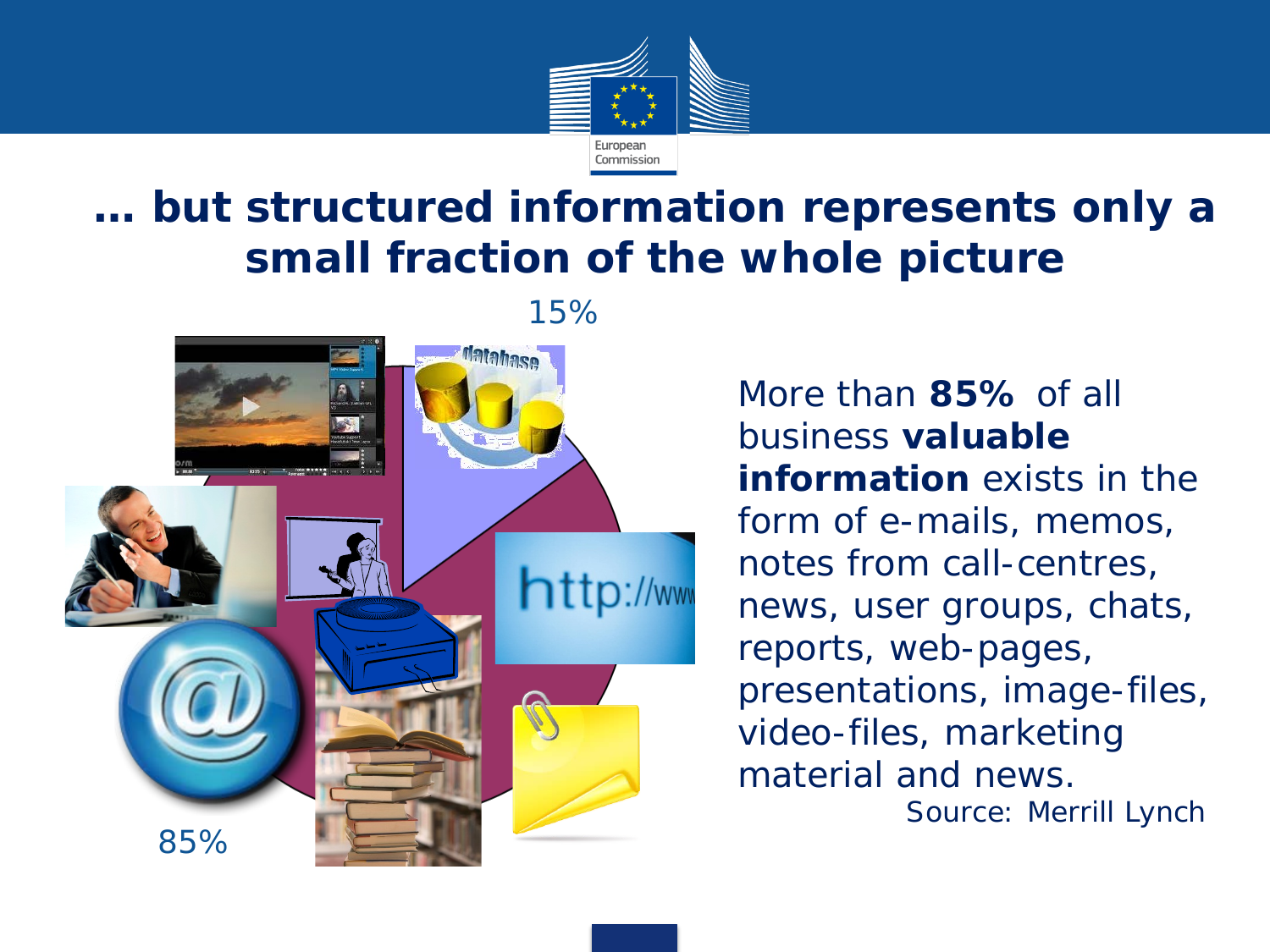

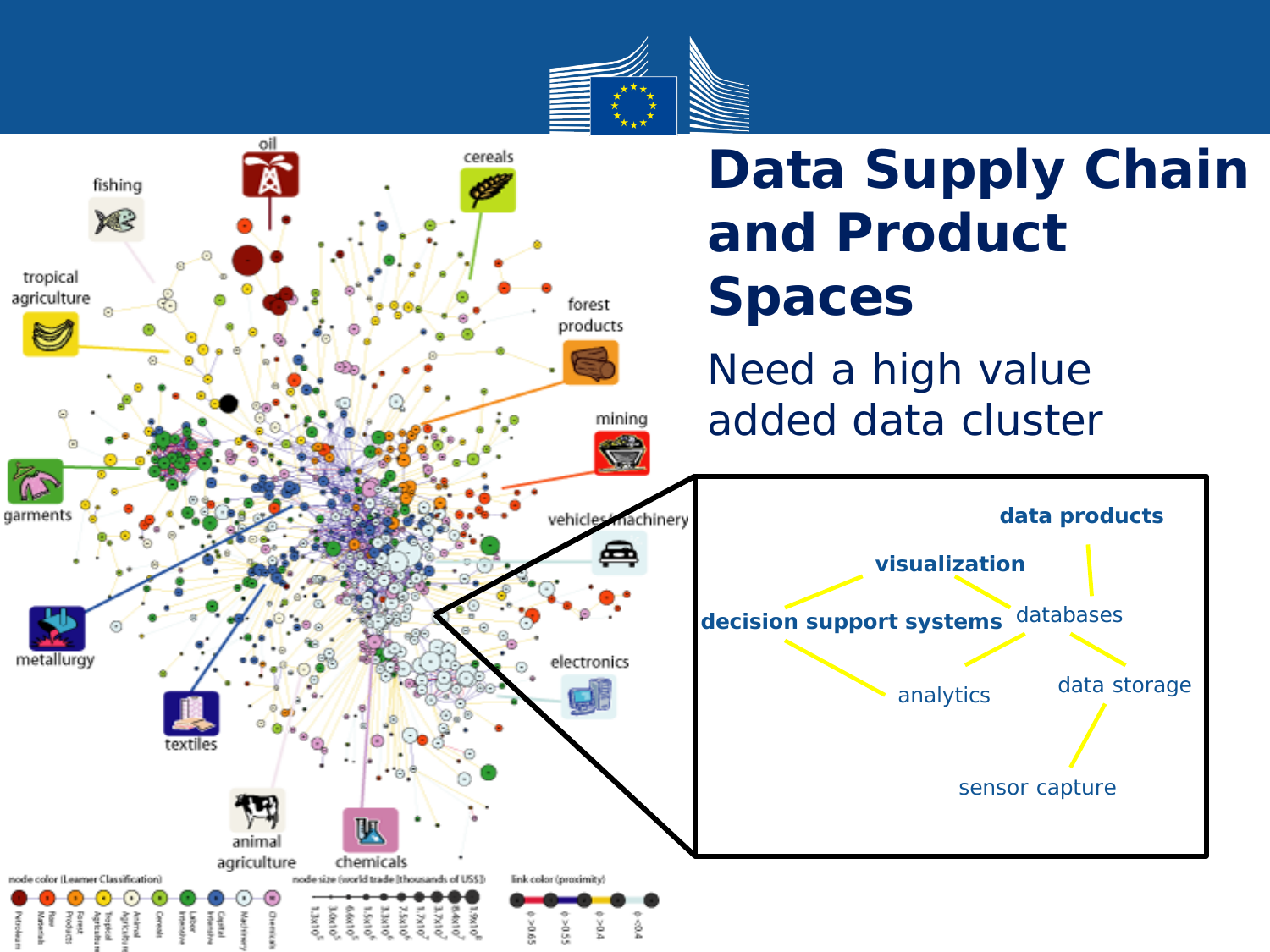

#### *Data in the EU policy context*



 *A strategy for smart, sustainable and inclusive growth*

 *A vision to achieve high levels of employment, a low carbon economy, productivity and social cohesion, to be implemented through concrete actions at EU and national levels.*

Digital Agenda for Europe

 *One of the seven flagship initiatives of Europe 2020, set out to define the key enabling role that the use of ICTs will have to play if Europe wants to succeed in its ambitions for 2020.*

 *The overall aim […] is to deliver sustainable economic and social benefits from a digital single market […]*

 *Action 3: Open up public data resources for re-use*



*"The Commission is invited to make rapid progress in key areas of the digital economy to ensure the creation of the Digital Single Market by 2015, including […] the availability of public sector Information."*

*Conclusions of the European Council (4 February 2011)*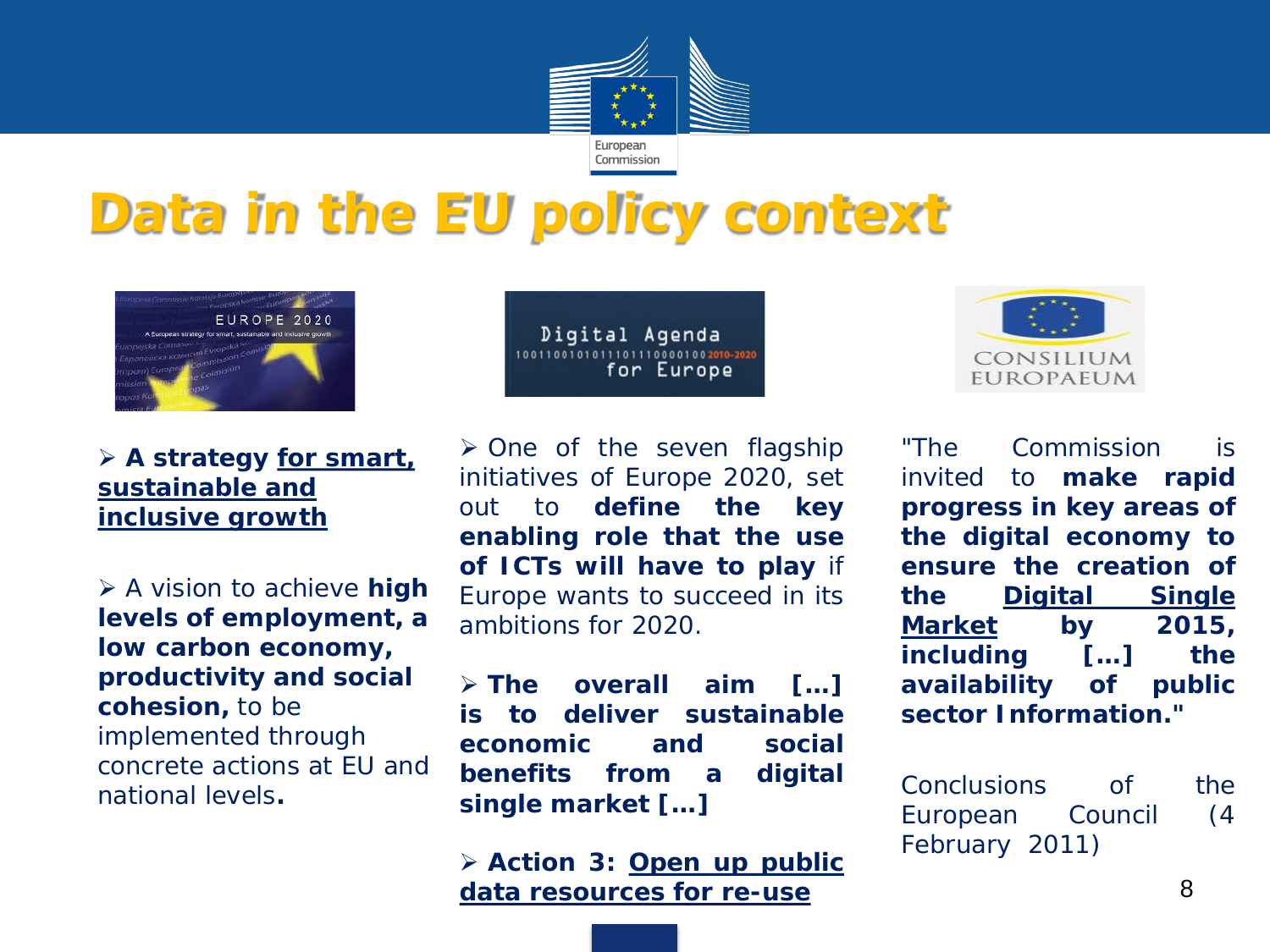



#### *Conclusions of the European Council of 24/25 October 2013*

- *Enhancing the potential of 'Big Data' and "datadriven innovation" (Digital innovation)*
- *Technologies building on 'Big Data' are "important enablers for productivity and better services"*
- *Need to complete the Digital Single Market by 2015*
- *Improve public services through e-government, eprocurement, e-health and e-invoicing services*
- *Importance of an integrated approach to R&I& market deployment through better coordination of grants, venture capital and pre-commercial procurement*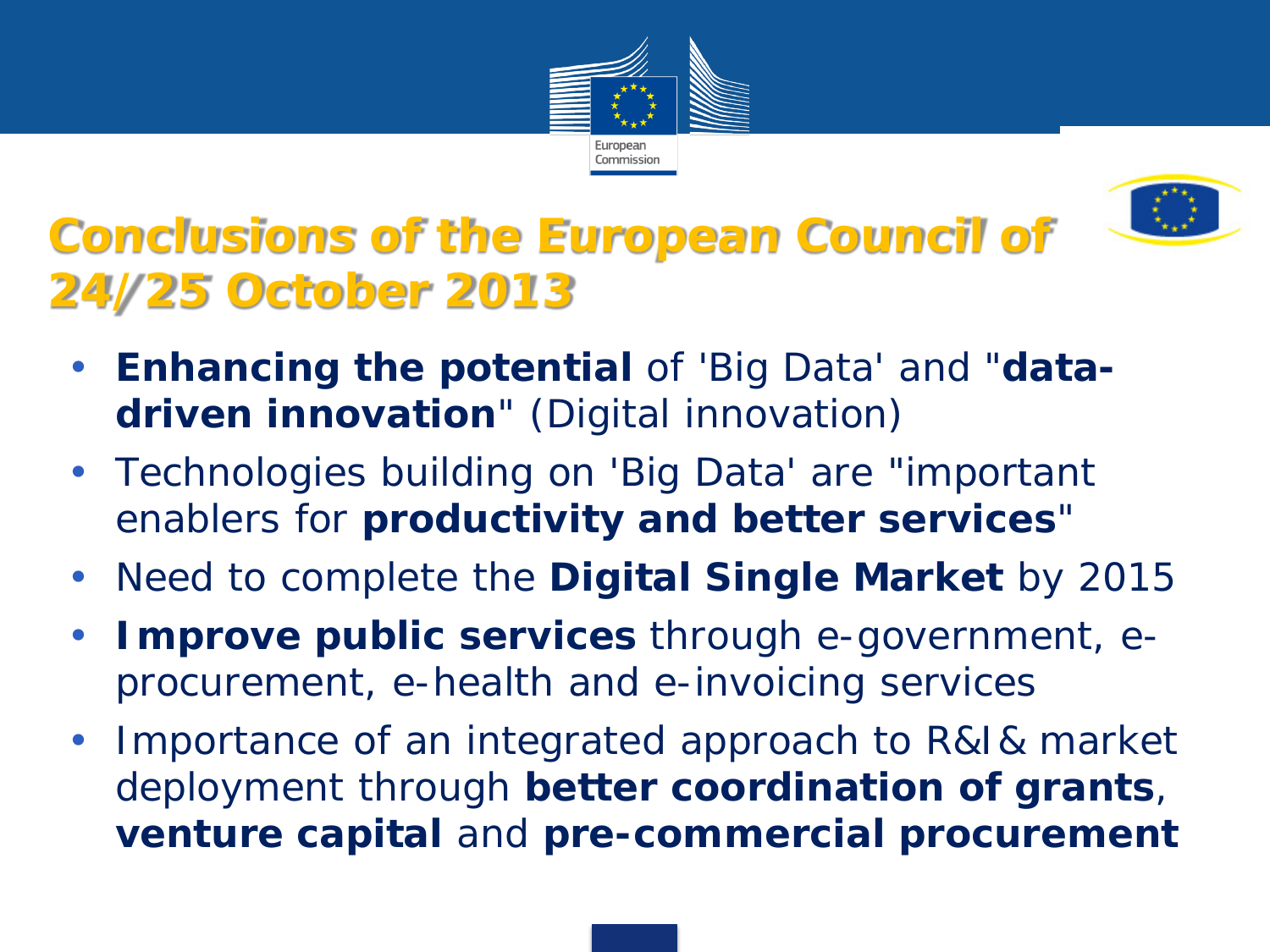

#### *Action items the European Council called for:*

- *Broadband: More investments needed*
- *Cloud computing: "European Cloud Partnership" to put Europe at the forefront of cloud adoption*
- *Create a European network of "national digital coordinators" for Cloud computing, Big Data and Open Data*
- *Use EU structural funds and other mechanisms to support education in the field of ICT so as to address the need for a more IT-savvy labour force*
- *Work on interoperability of platforms & data in order to facilitate data portability*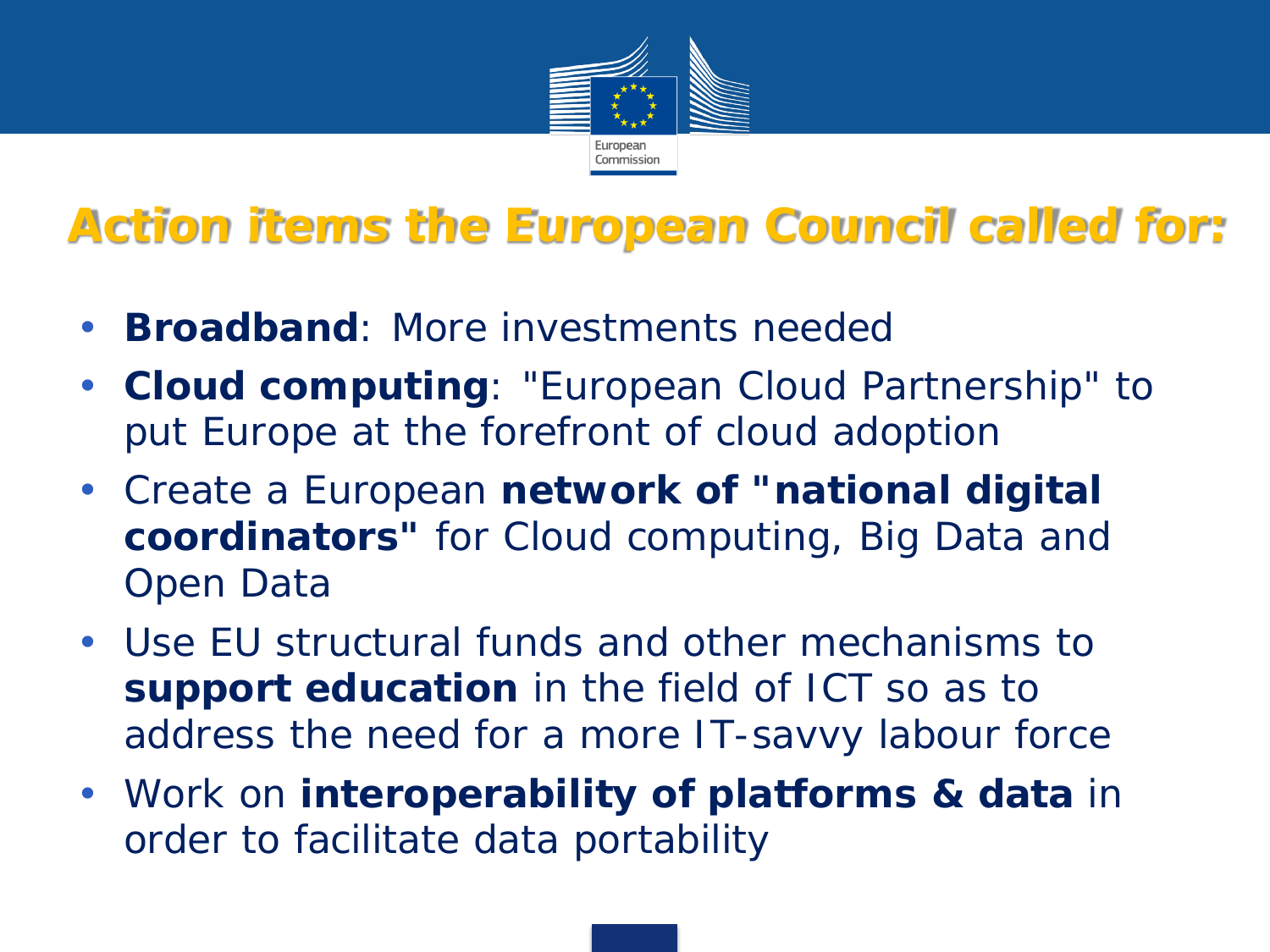

#### *Where are we now?*

- **Broad consultation** on a draft European Data Value Chain Strategy in Dec 2012-Jan 2013
- VP Kroes unveiled the **European Data Value Chain Strategy** in the ICT2013 Conference in Nov 2013
- VP Kroes called for a **European Public Partner Partnership** and collaboration
- Data Value **memorandum for stakeholder collaboration** initiated by the ETP NESSI
- Hard work towards a **Strategic Research and Innovation Agenda** for Europe is ongoing
- Broad range of **R+I funding** (national, European), **coordination and collaboration** needed
- **Across H2020** calls address the data challenges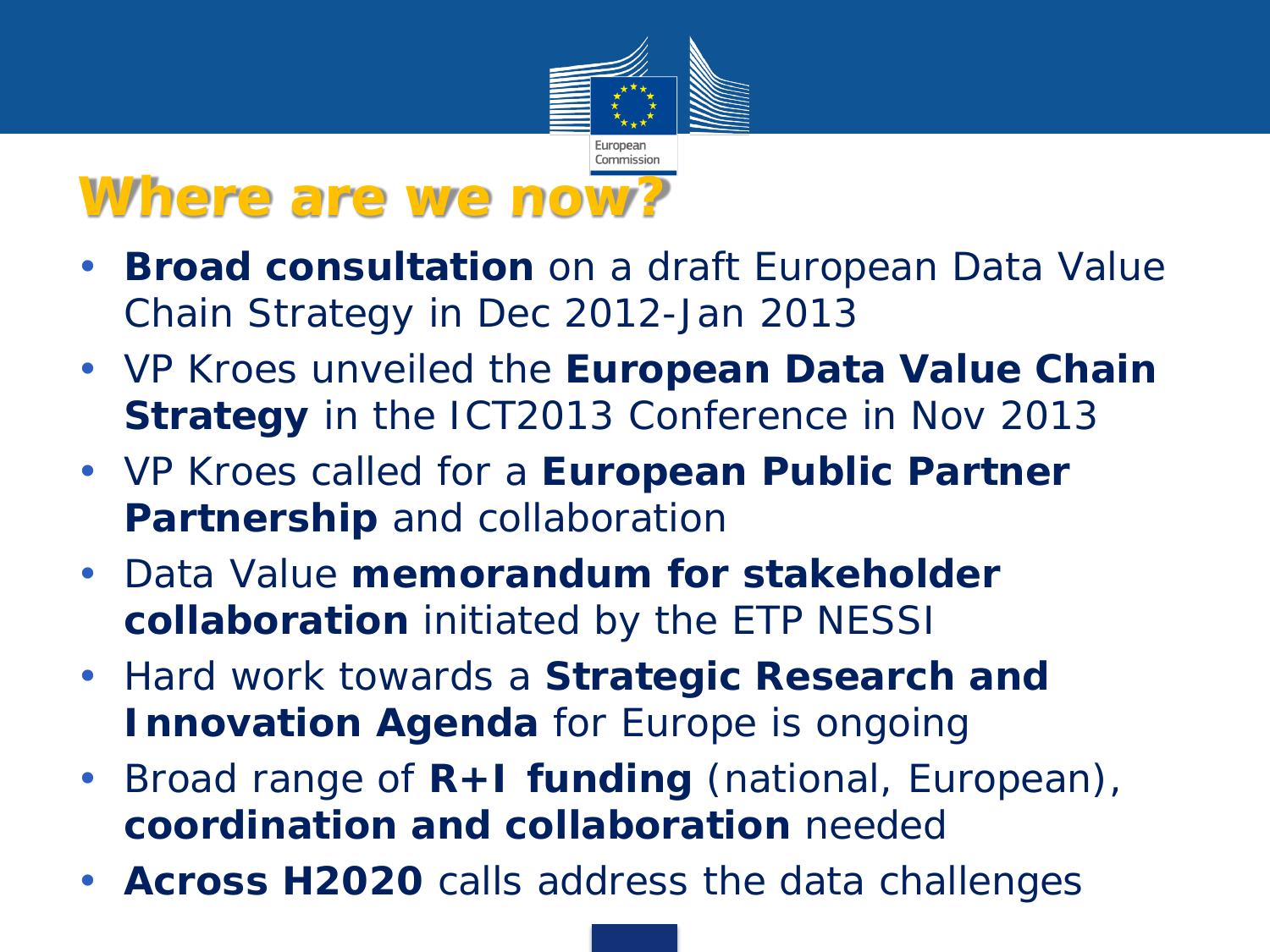

#### *A European strategy and partnership on the data value chain will*

- foster a **well-functioning European data ecosystem**
- stimulate **research and innovation** around data as well as the uptake of data services and products
- will put in place a specific set of actions to improve the **framework conditions** for generating value out of data This will lead to

•- **increased business intelligence** and **efficiency** of private and public sectors

- •- **world class applications and services**
- •**- new business opportunities** involving SMEs
- - new ways of tackling **societal challenges**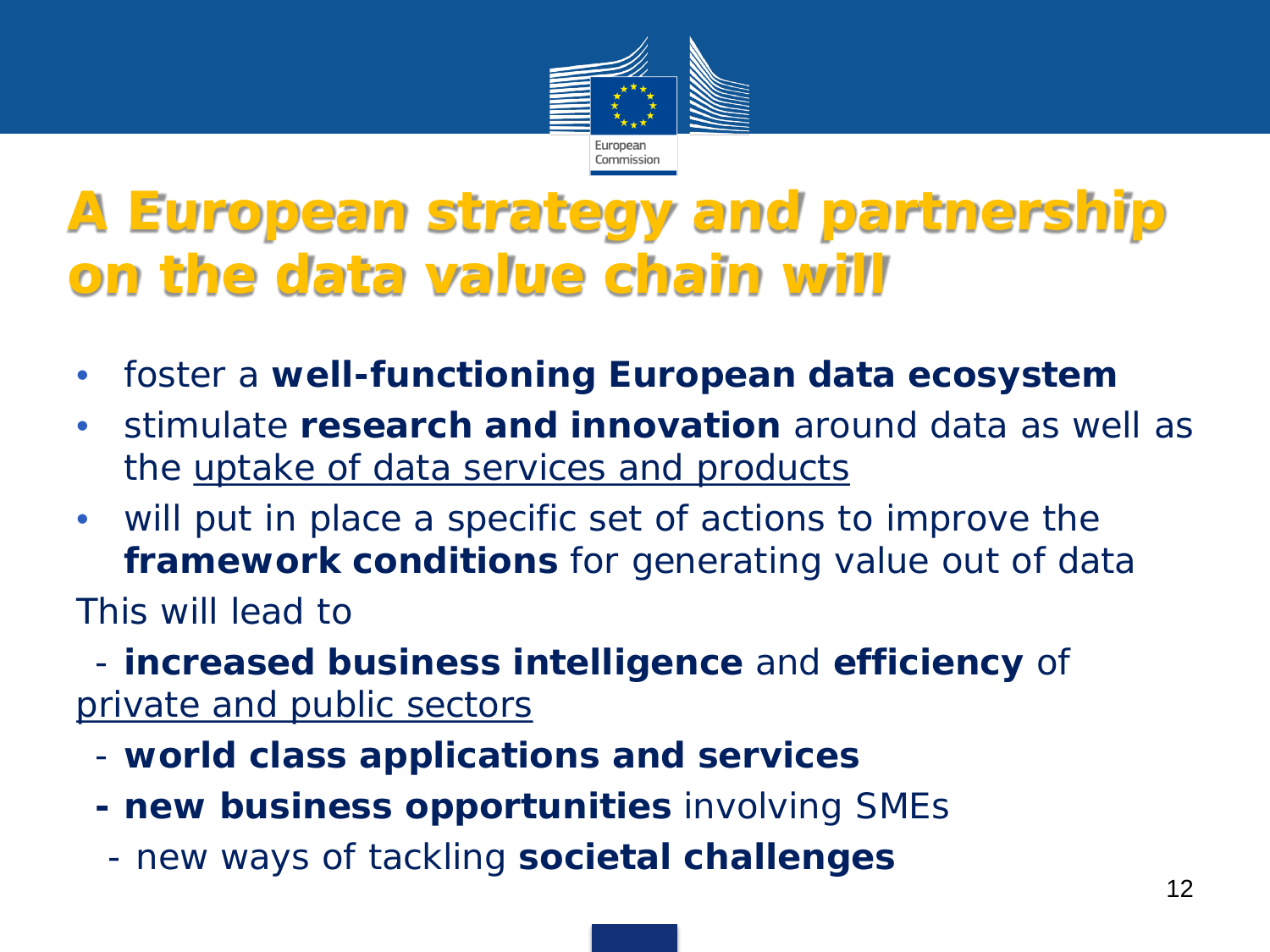

### **What existing policy initiatives can we build on?**

- Open Data Strategy/PSI Directive
- eScience
- eGovernment
- eHealth
- European Cloud Partnership
- High-Performance Computing
- Broadband
- 5G technology
- Backbone networks
- Future Internet
- Grand Coalition for skills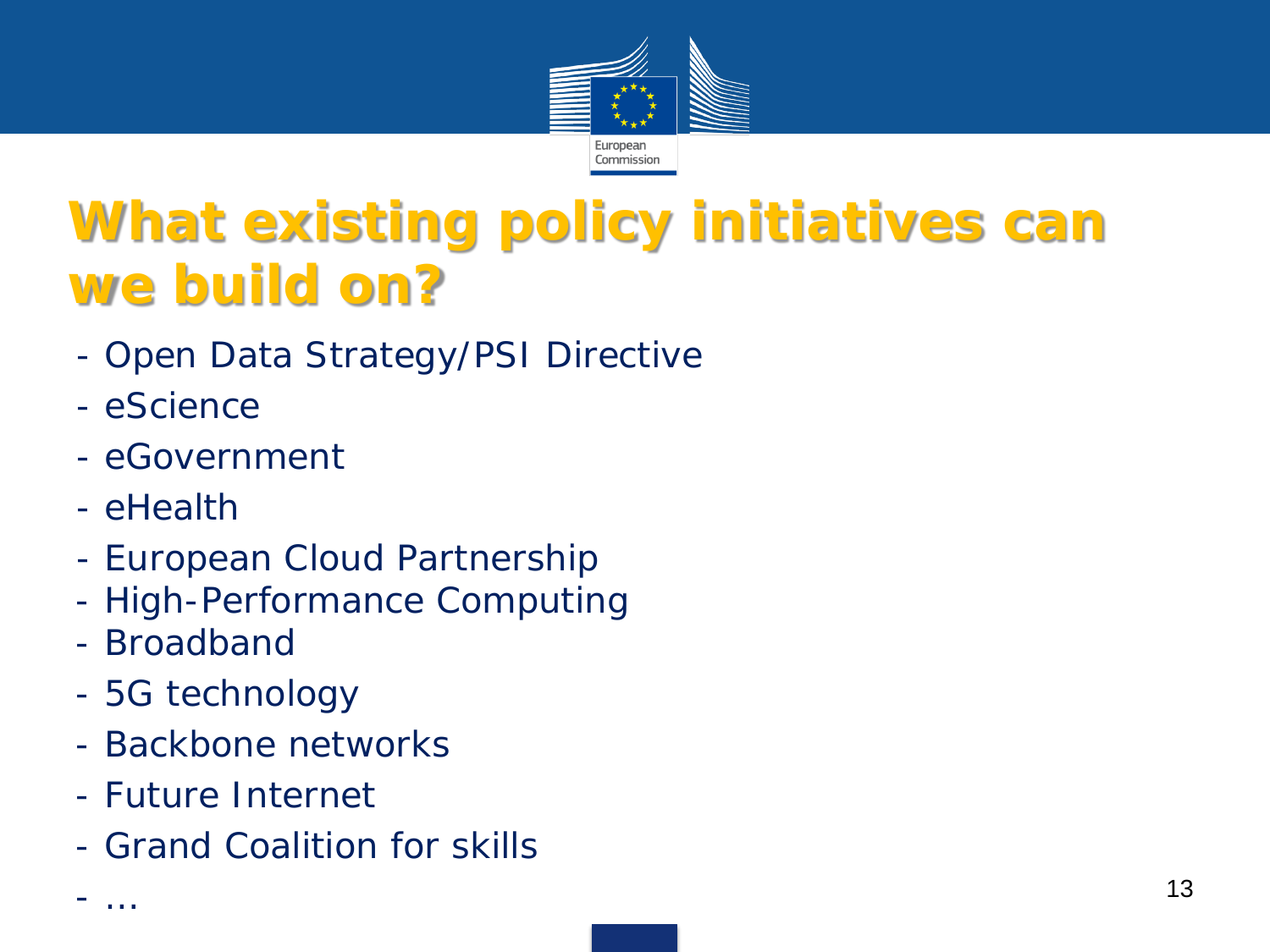

#### **What are the framework conditions to be addressed at EU level?**

- Fostering a data-friendly **policy and regulatory environment** (especially on privacy, IPRs, security, ownership)
- Developing a well-functioning **European data ecosystem**  supporting the Digital Single Market
- Supporting **competence** (skills) and **infrastructure**
- Enhancing **interoperability**
- **Multilingualism**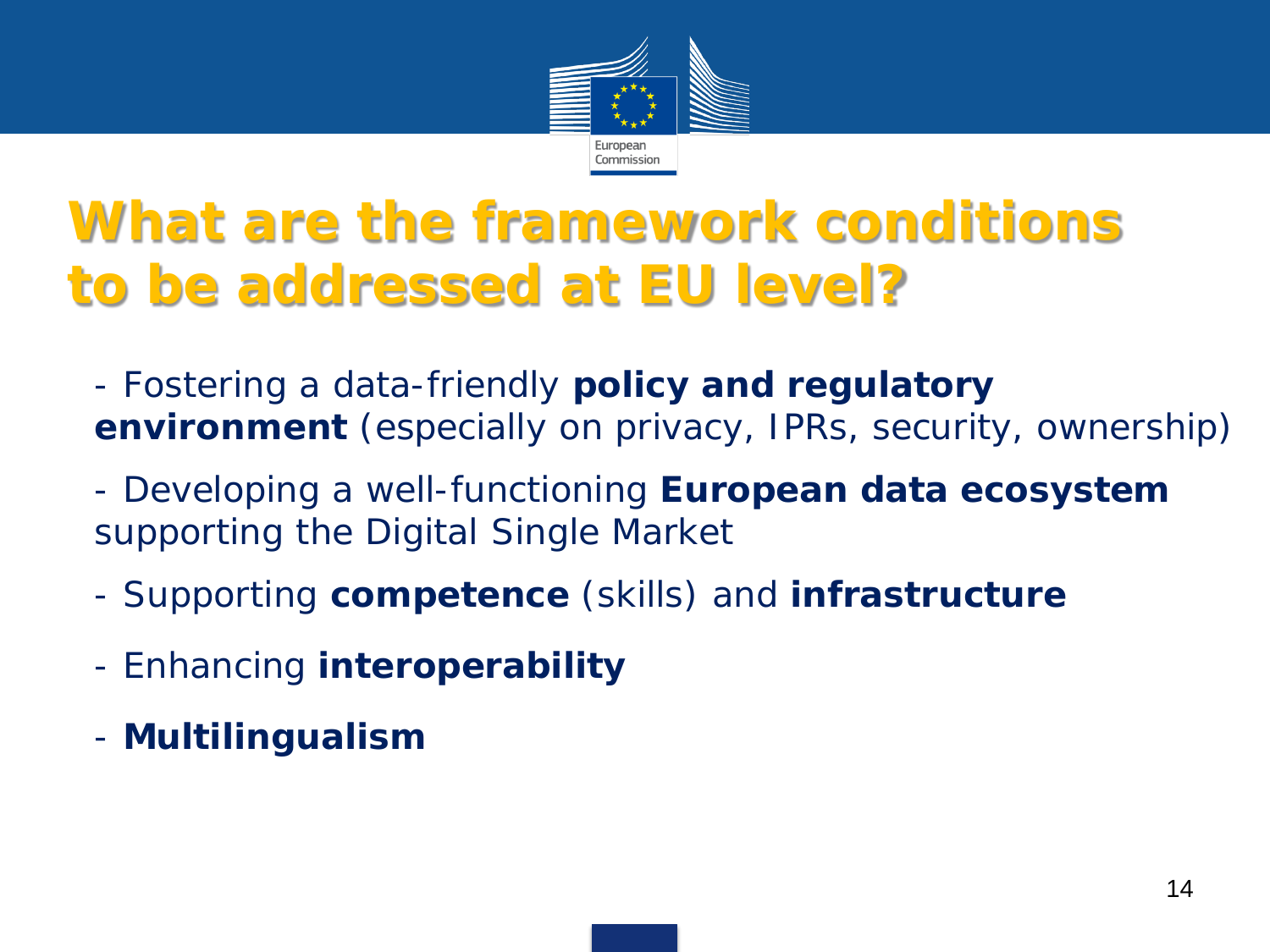

### **Next steps**



- **- Panel discussion**
- **- Networking session**
- **- Consultation and agreement on the SRIA**
- **- Setting up the partnership process**

#### **+**

**Workshop** "Pioneers in Data driven innovation – Solutions & Visions from European Member States" Athens, March 21, 2014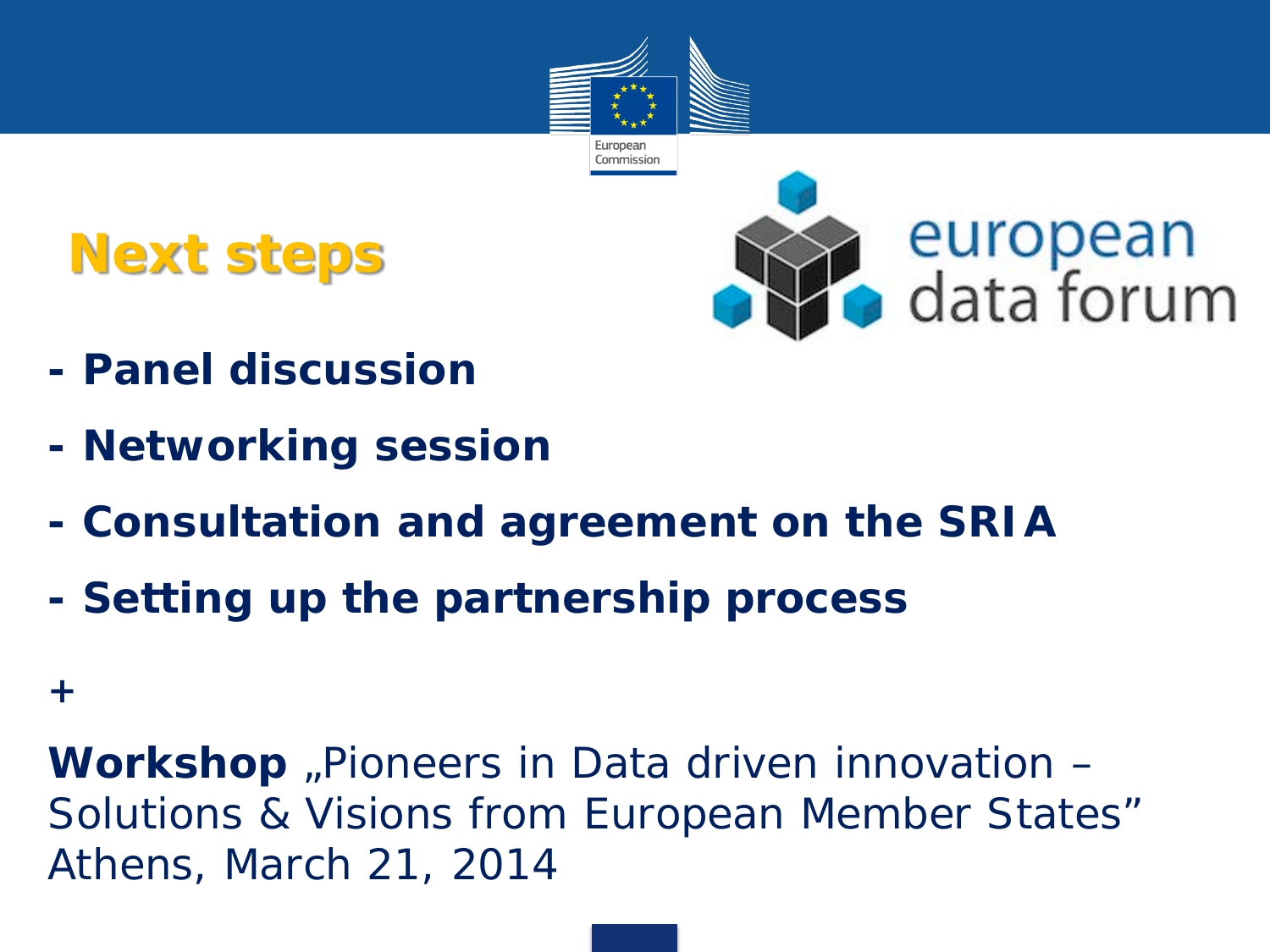

#### **Our Panel**

• *- Giuseppe Abbamonte, Director at European Commission*

• *- Christian Lindemann, COO at Wolters Kluwer Deutschland*

• *- Stefan Wrobel, Institute Director at Fraunhofer IAIS / Board Member at BITKOM*

• *- Josep Urban, Manager at Nokia Solutions and Networks*

• *Jan Reichelt, Co-founder and President at Mendeley*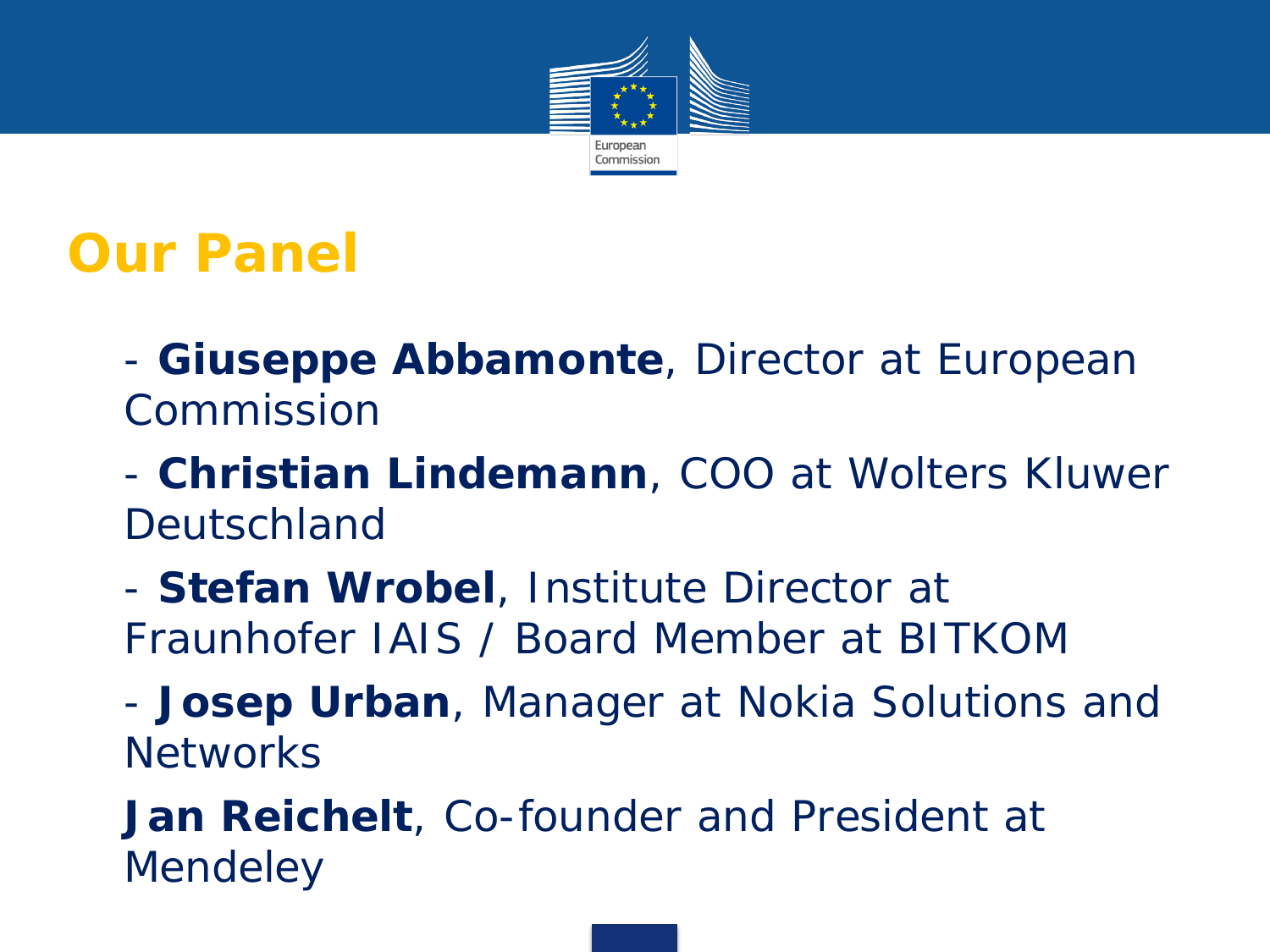

## **Thank you for your attention!**

**Contact: cnect-G3@ec.europa.eu**